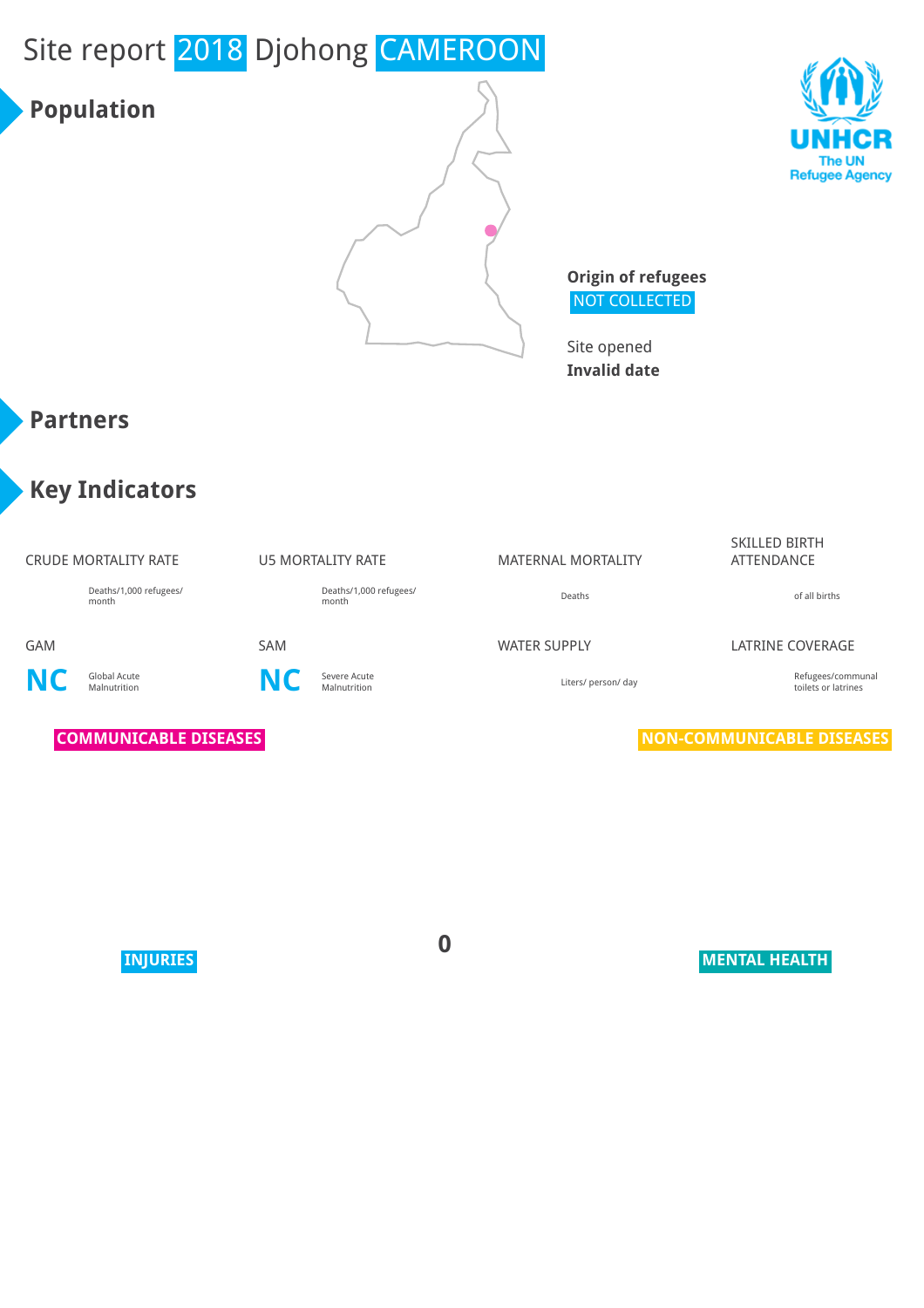### **Public Health**

| <b>HEALTH STAFFING</b>                                      | <b>INDICATOR</b> | <b>STANDARD</b> |           | <b>MORBIDITY</b>                                 | <b>INDICATOR</b> | <b>STANDARD</b> |
|-------------------------------------------------------------|------------------|-----------------|-----------|--------------------------------------------------|------------------|-----------------|
| Number of medical doctors                                   |                  | 1: 50,000       | $\bullet$ | Incidence of malaria among children under<br>5   |                  |                 |
| Number of qualified nurses                                  |                  | $1:$ < 10,000   | $\bullet$ | Incidence of watery diarrhoea among              |                  |                 |
| Number of community health workers                          |                  | 1: 1,000        | $\bullet$ | children under 5                                 |                  |                 |
| <b>ACCESS AND UTILIZATION</b>                               | <b>INDICATOR</b> | <b>STANDARD</b> |           | Incidence of pneumonia among children<br>under 5 |                  |                 |
| Consultations per trained clinician per day                 |                  | < 50            |           | Incidence of pneumonia among over 5              |                  |                 |
| Health utilisation rate (new visits / refugee /             |                  | $1 - 4$         |           | Tuberculosis success rate                        |                  | < 90%           |
| year)<br>Proportion of host population consultations        |                  |                 |           | Were any MDR/X-TB cases diagnosed among<br>PoCs? |                  | <b>No</b>       |
| <b>MORTALITY</b>                                            | <b>INDICATOR</b> | <b>STANDARD</b> |           | VACCINATION                                      | <b>INDICATOR</b> | <b>STANDARD</b> |
| <b>Crude Mortality Rate</b><br>(CMR) (/1000/month)          |                  | < 0.75          |           | Full vaccination coverage                        |                  | $< 95\%$        |
| <b>Under-five Mortality Rate</b><br>(U5MR) (/1000/month)    |                  | < 1.5           |           | Measles vaccination coverage                     |                  | $< 95\%$        |
| <b>Infant Mortality Rate</b><br>(IMR) (/1000 livebirths)    |                  | < 30            |           | Source of vaccination data                       |                  |                 |
| <b>Neonatal Mortality Rate</b><br>(NNMR) (/1000 livebirths) |                  | < 20            |           | IN-PATIENT DEPARTMENT (IPD)                      | <b>INDICATOR</b> | <b>STANDARD</b> |
| <b>OUTBREAK ALERT AND RESPONSE</b>                          | <b>INDICATOR</b> | <b>STANDARD</b> |           | Average length of stay (days)                    |                  |                 |
| Proportion of outbreaks investigated within 48              |                  | 100%            |           | Case fatality rate                               |                  |                 |

Proportion of outbreaks investigated within 48 hours

Number of outbreaks reported

### **Reproductive Health**

| <b>ANTENATAL CARE</b>                                                                     | <b>INDICATOR</b> | <b>STANDARD</b> | <b>FAMILY PLANNING</b>                                                      | <b>INDICATOR</b> | <b>STANDAR</b> |
|-------------------------------------------------------------------------------------------|------------------|-----------------|-----------------------------------------------------------------------------|------------------|----------------|
| Antenatal care coverage                                                                   |                  | > 90%           | Contraceptive prevalence rate                                               |                  | $\geq 30\%$    |
| Coverage of antenatal tetanus vaccination                                                 |                  | > 95%           | Source of contraceptive prevalence data                                     |                  |                |
| <b>DELIVERY CARE</b>                                                                      | <b>INDICATOR</b> | <b>STANDARD</b> | SEXUAL AND GENDER-BASED VIOLENCE (SGBV)                                     | <b>INDICATOR</b> | <b>STANDAR</b> |
| Proportion of births attended by skilled<br>personnel                                     |                  | $\geq 90\%$     | Total number of reported rapes                                              |                  |                |
| Proportion of births conducted by caesarean<br>section                                    |                  | $5 - 15%$       | Proportion of eligible rape survivors provided<br>with PEP within 72 hours  |                  | 100%           |
| Proportion of newborn infants with low birth<br>weight (<2500 gs) (weighed within 72 hrs) |                  | < 15%           | Proportion of eligible rape survivors provided<br>with ECP within 120 hours |                  | 100%           |
| Proportion of teenage pregnancies                                                         |                  |                 | SEXUALLY TRANSMITTED INFECTIONS (STIS)                                      | <b>INDICATOR</b> | <b>STANDAR</b> |
| Still birth rate (/ 1000 total births / month)                                            |                  |                 | Number of genital ulcer diseases                                            |                  |                |
| Number of maternal deaths                                                                 |                  |                 | Number of Pelvic Inflammatory diseases                                      |                  |                |
| Proportion of maternal deaths investigated<br>within 48 hours                             |                  | 100%            |                                                                             |                  |                |

| <b>IDARD</b>          | <b>MORBIDITY</b>                                        | <b>INDICATOR</b> | <b>STANDARD</b> |
|-----------------------|---------------------------------------------------------|------------------|-----------------|
| 0<br>50,000           | Incidence of malaria among children under<br>5          |                  |                 |
| 0<br>10,000<br>0      | Incidence of watery diarrhoea among<br>children under 5 |                  |                 |
| 1,000<br><b>IDARD</b> | Incidence of pneumonia among children<br>under 5        |                  |                 |
| 50                    | Incidence of pneumonia among over 5                     |                  |                 |
| - 4                   | Tuberculosis success rate                               |                  | < 90%           |
|                       | Were any MDR/X-TB cases diagnosed among<br>PoCs?        |                  | <b>No</b>       |
| <b>ANDARD</b>         | <b>VACCINATION</b>                                      | <b>INDICATOR</b> | <b>STANDARD</b> |
| < 0.75                | Full vaccination coverage                               |                  | $< 95\%$        |
| < 1.5                 | Measles vaccination coverage                            |                  | $< 95\%$        |
| < 30                  | Source of vaccination data                              |                  |                 |
| < 20                  | IN-PATIENT DEPARTMENT (IPD)                             | <b>INDICATOR</b> | <b>STANDARD</b> |
| ANDARD                | Average length of stay (days)                           |                  |                 |
| 100%                  | Case fatality rate                                      |                  |                 |
|                       | <b>Hospitalisation rate</b>                             |                  | $50 - 150$      |

| <b>ANTENATAL CARE</b>                                                                     | <b>INDICATOR</b> | <b>STANDARD</b> | <b>FAMILY PLANNING</b>                                                      | <b>INDICATOR</b> | <b>STANDARD</b> |
|-------------------------------------------------------------------------------------------|------------------|-----------------|-----------------------------------------------------------------------------|------------------|-----------------|
| Antenatal care coverage                                                                   |                  | $> 90\%$        | Contraceptive prevalence rate                                               |                  | $\geq 30\%$     |
| Coverage of antenatal tetanus vaccination                                                 |                  | >95%            | Source of contraceptive prevalence data                                     |                  |                 |
| <b>DELIVERY CARE</b>                                                                      | <b>INDICATOR</b> | <b>STANDARD</b> | SEXUAL AND GENDER-BASED VIOLENCE (SGBV)                                     | <b>INDICATOR</b> | <b>STANDARD</b> |
| Proportion of births attended by skilled<br>personnel                                     |                  | $\geq 90\%$     | Total number of reported rapes                                              |                  |                 |
| Proportion of births conducted by caesarean<br>section                                    |                  | $5 - 15%$       | Proportion of eligible rape survivors provided<br>with PEP within 72 hours  |                  | 100%            |
| Proportion of newborn infants with low birth<br>weight (<2500 gs) (weighed within 72 hrs) |                  | $< 15\%$        | Proportion of eligible rape survivors provided<br>with ECP within 120 hours |                  | 100%            |
| Proportion of teenage pregnancies                                                         |                  |                 | SEXUALLY TRANSMITTED INFECTIONS (STIS)                                      | <b>INDICATOR</b> | <b>STANDARD</b> |
| Still birth rate (/ 1000 total births / month)                                            |                  |                 | Number of genital ulcer diseases                                            |                  |                 |
|                                                                                           |                  |                 |                                                                             |                  |                 |